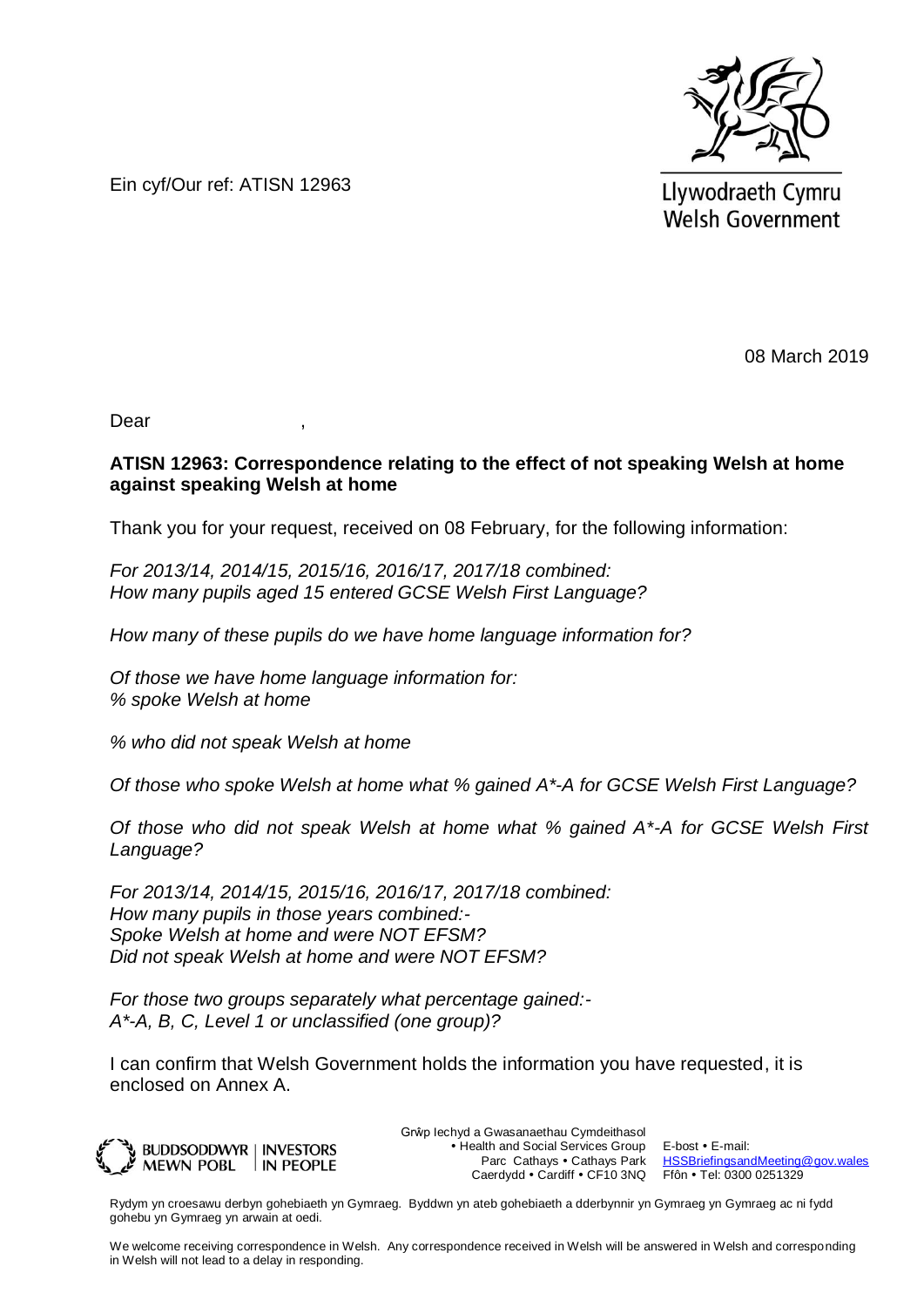If you are dissatisfied with the Welsh Government's handling of your request, you can ask for an internal review within 40 working days of the date of this response. Requests for an internal review should be addressed to the Welsh Government's Freedom of Information Officer at:

Information Rights Unit Welsh Government Cathays Park **Cardiff** CF10 3NQ

or Email: [Freedom.ofinformation@gov.wales](mailto:Freedom.ofinformation@gov.wales)

Please remember to quote the ATISN reference number noted above.

You also have the right to complain to the Information Commissioner. The Information Commissioner can be contacted at:

Information Commissioner's Office Wycliffe House Water Lane Wilmslow Cheshire SK9 5AF

However, please note that the Commissioner will not normally investigate a complaint until it has been through our own internal review process.

Yours sincerely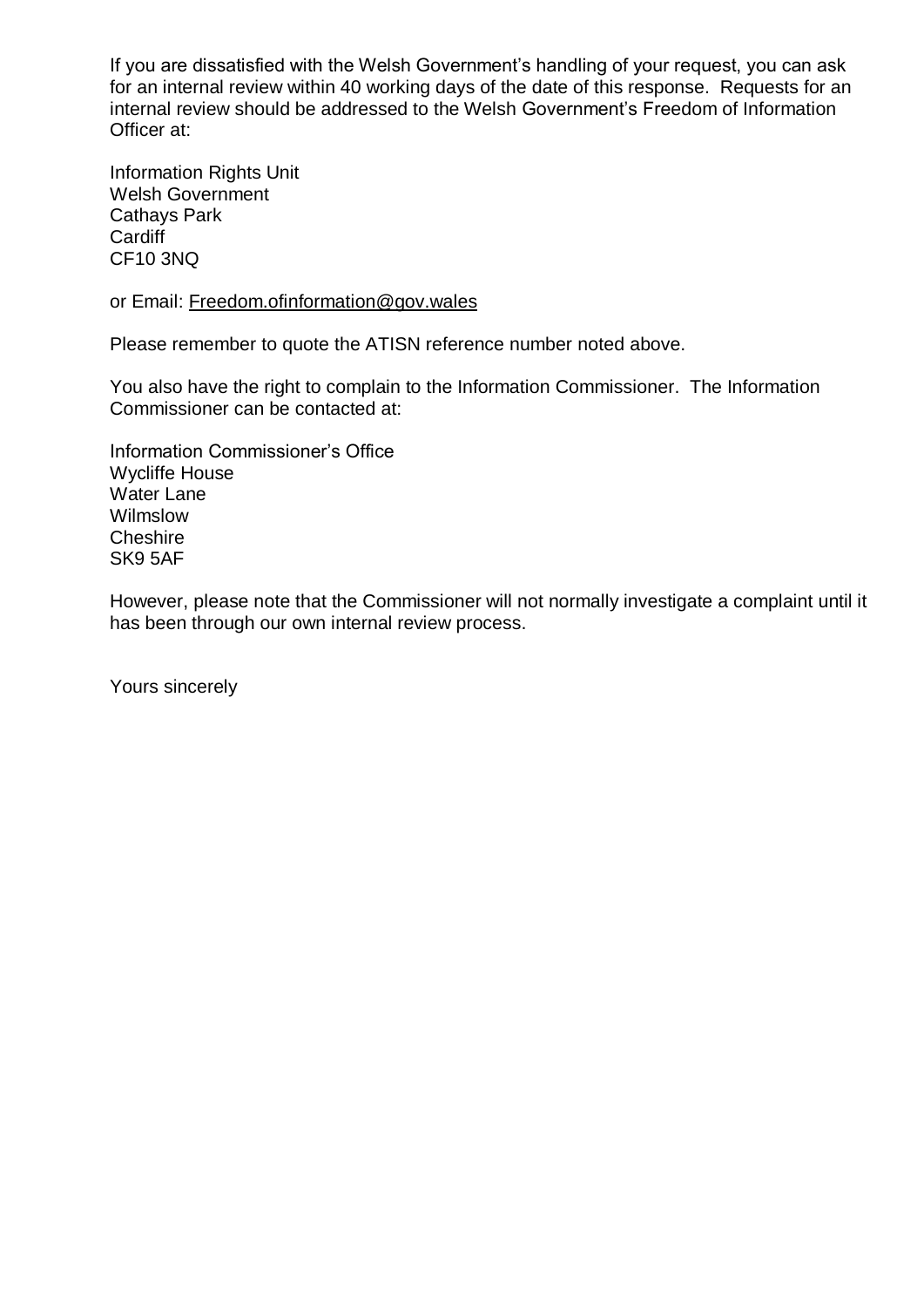For 2013/14, 2014/15, 2015/16, 2016/17, 2017/18 combined:

How many pupils aged 15 entered GCSE Welsh First Language? **26,901**

How many of these pupils do we have home language information for? **26,748**

Of those we have home language information for: % spoke Welsh at home

# **50.7**

% who did not speak Welsh at home

# **49.3**

Of those who spoke Welsh at home what % gained A\*-A for GCSE Welsh First Language?

#### **24.2**

Of those who did not speak Welsh at home what % gained A\*-A for GCSE Welsh First Language?

# **10.2**

For 2013/14, 2014/15, 2015/16, 2016/17, 2017/18 combined: How many pupils in those years combined:- Spoke Welsh at home and were NOT EFSM?

# **12,761**

Did not speak Welsh at home and were NOT EFSM? **11,847**

For those two groups separately what percentage gained:- A\*-A, B, C, Level 1 or unclassified (one group)?

|              |                            | Did not speak Welsh at |
|--------------|----------------------------|------------------------|
| Grade        | <b>Spoke Welsh at home</b> | home                   |
| $A^*$ -A     | 25.5                       | 11.1                   |
| B            | 26.6                       | 23.7                   |
| C            | 29.9                       | 36.7                   |
| $D-G$        | 18.0                       | 28.4                   |
| Unclassified | 0.1                        | 0.2                    |

| Contact: | school.stats@wales.gsi.gov.uk      |
|----------|------------------------------------|
| Date:    | 08/03/2019                         |
| Source:  | <b>Welsh Examinations Database</b> |